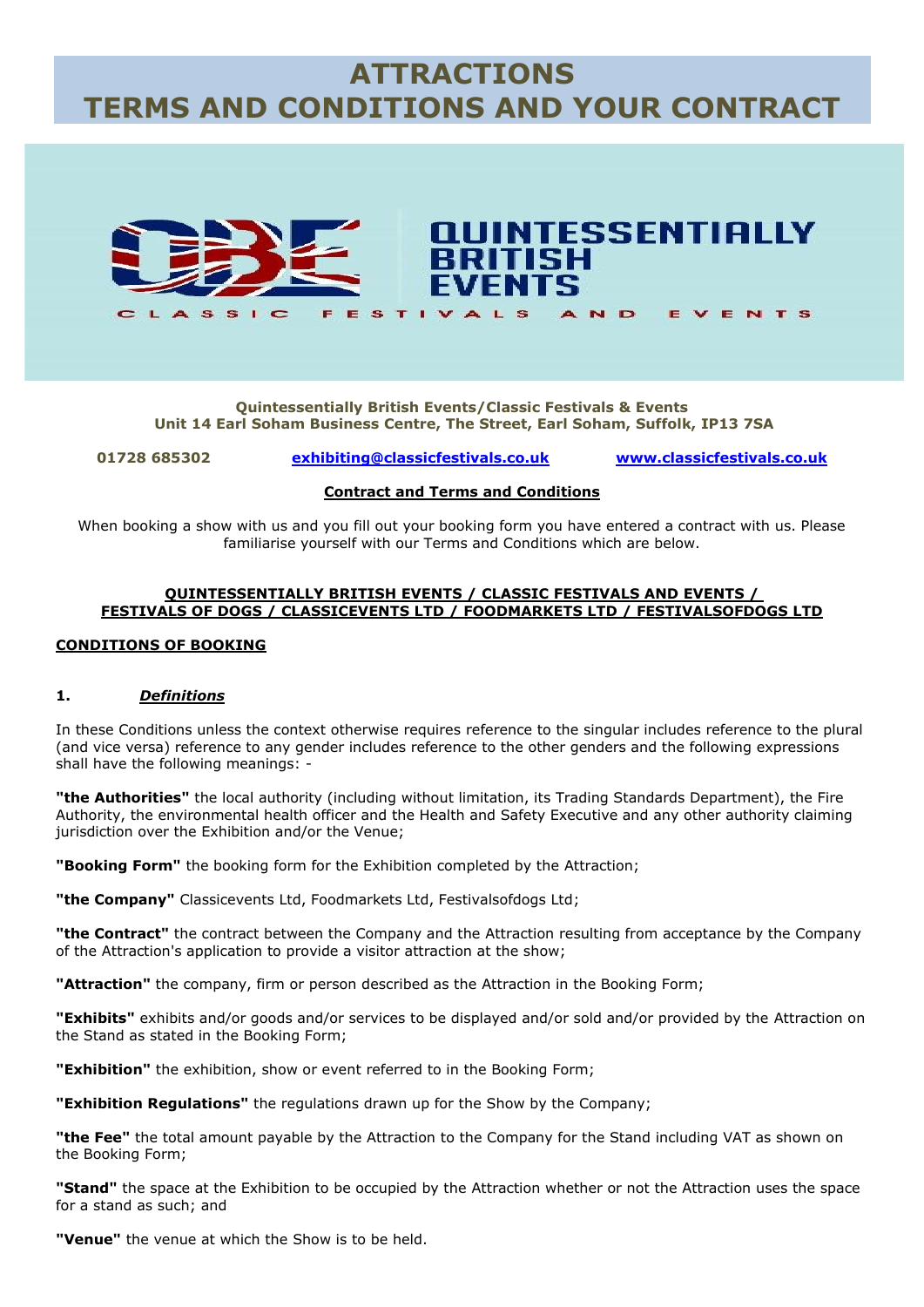# **Applications**

(a) All applications/Bookings must be made on the Application/Booking Form.

(b) The Company reserves the right to refuse any application/booking without giving reasons and no agreement will be concluded until an Application/Booking has been accepted by the Company in writing.

(c) The supply of the Application Form does not constitute an offer of a booking for a show.

(d) The Application Form must be completed with all the relevant attraction details and sent to the Company at the address shown on the Form with any Optional Extras, personnel & vehicle passes requested.

(e) No attraction will be viewed as booked until the Form has been received. Once the form has been received it will be deemed that you have entered into a Contract to perform at the show and our standard cancellation policies and T&C's apply**.**

(f) The submission of an Application Form constitutes an acceptance of these Terms and Conditions

## **Reputation**

(a) When entering into a Contract/Booking with the Event Organiser the Attraction accepts the responsibility to uphold the Organisers standards and to do nothing to harm their reputation whilst performing and also whilst representing the company on the showground. This includes overnight if camping.

(b) Attractions are deemed to be part of the Organisers team whilst on the showground and therefore should behave in that manner.

(c) Attractions must comply with the requirements of the Fire Brigade, Environmental Health Officers and any other competent authority and any statutes, regulations or bye laws relating to the Site or its use.

(d) Attractions will be responsible for the conduct of all personnel authorised to be present on their Space.

(e) In the event that the Company reasonably concludes that the behaviour of an Attraction, a member of its staff, its agents or contractors is unacceptable, the Attraction will be required to leave the Site and will not be entitled to any payment made by the Company.

(f) The Attraction must ensure they adhere to all the relevant Health and Safety Regulations on the Showground and comply with any verbal instructions given by any member of the organising team.

Failure to comply will result in the immediate termination of the Contract and non-payment for demonstrations due to the breach of the Contract.

## **Attraction Space Allocation**

(a) Space is allocated at the sole discretion of the Company.

(b) The Company reserves the right to determine and, at any reasonable time prior to the Event, change the location of an Attraction's Space.

### **Use of Space**

(a) The sharing of Space with another Attraction is not permitted.

(b) The services provided by the Attraction in the Space must conform to the details provided on the Application Form.

(c) Attractions must comply with the requirements of the Fire Brigade, Environmental Health Officers and any other competent authority and any statutes, regulations or bye laws relating to the Site or its use.

(d) Attractions will be responsible for the conduct of all personnel authorised to be present on their Space.

(e) In the event that the Company reasonably concludes that the behaviour of an Attraction, a member of its staff, its agents or contractors is unacceptable, the Attraction will be required to leave the Site and will not be entitled to to payment from the Company.

(f) Attractions must not occupy any part of the Site other than the Space allocated to them.

(g) Subletting of space is not permitted, unless specifically authorised in writing by the Company.

(h) All Marquees erected on behalf of any attraction must fit within the frontage and depth booked overleaf. Any marquees erected outside of the allocated area booked will result in marquees being re -erected, within the correct space by the said contractor at their expenses. If Marquees do not fit within allocated space the Company reserves the right to refuse these to be erected and or levy additional meterage charges.

(i) No PA Systems are permitted without prior written permission from the Company.

(j) Front trading lines must not be traded in front of either by goods or persons.

## **Prohibitions**

(a) No illegal material may be displayed by an Attraction and the Company reserves the right to remove such material and/or require the Attraction to leave the site without refund of any charge made by the Company. (b) No raffles, lotteries or games of chance will be permitted unless specifically authorised in writing by the Company. (c) No electricity generators will be permitted unless specifically authorised in writing by the Company. (d) No heating or cooking appliance may be used unless specifically authorised in writing by the Company, with the exception of official catering units.

(e) No posters, banners, displays or advertising matter shall be put up anywhere other than within the Space allocated to the Attraction unless specifically authorised by the Company.

(f) The Attraction must not leave any litter or cause any pollution to any part of the Site.

## **Passes**

(a) All Attractions' representatives will be given an Attraction personnel pass at the venue to enter the Event on setup and show days. Each pass is valid for show set up and the two show days.

(b) One vehicle and two Attraction personnel passes will be issued to each Attraction who has reserved Open Stand Space for every 3m of frontage reserved.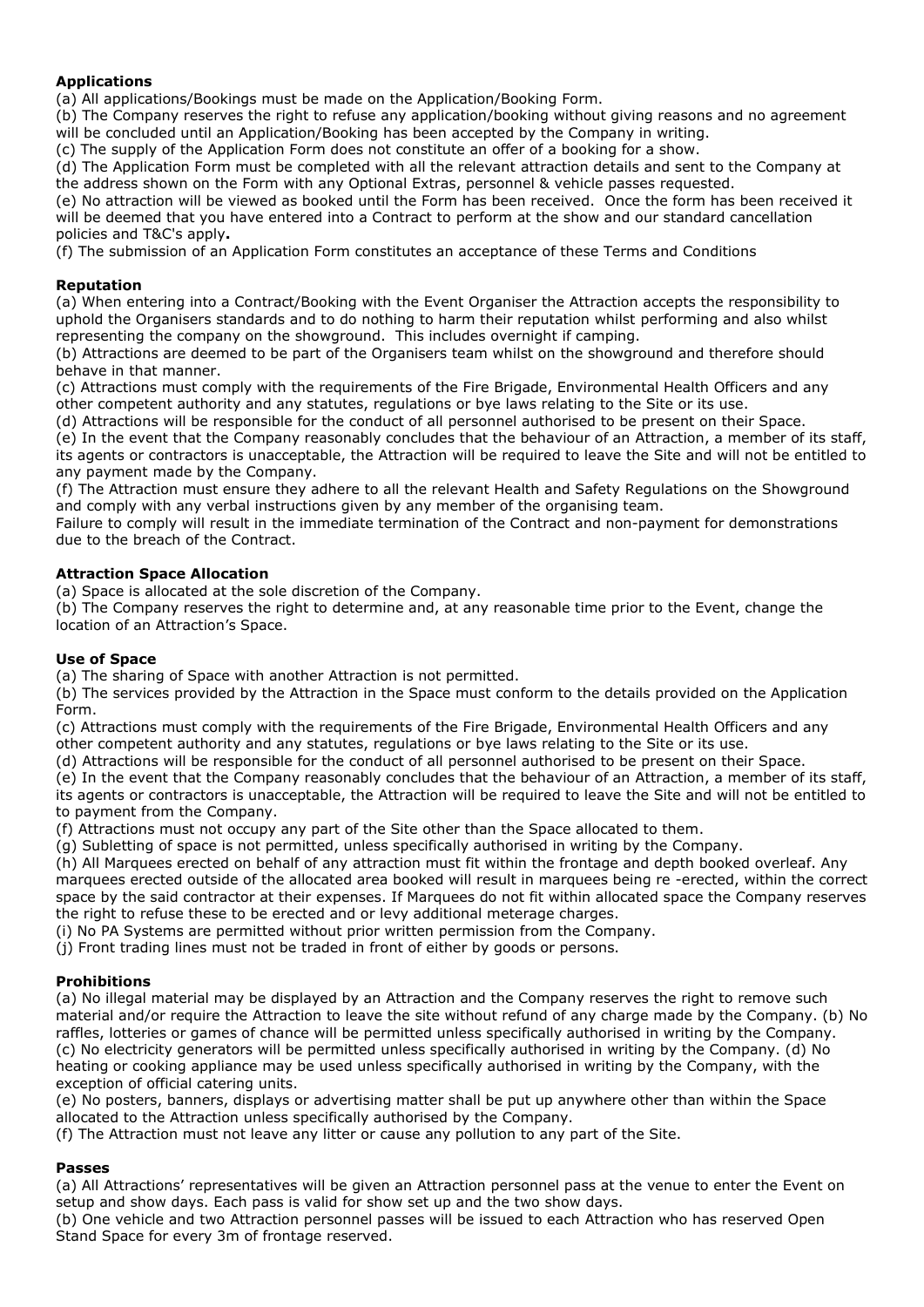(c) Any Attraction who has reserved Food and Drink Market vehicle pass and two Attraction personnel passes for every 3m frontage booked.

(d) Any Attraction who has reserved a Marquee vehicle pass and two attraction personnel passes for every 3m x 3m section booked.

(e) Any additional passes required thereafter can be purchased at the discounted rate.

(f) All additional passes required must be requested prior to the show and is paid for in full before the Event after which the discounted rate shown on the Application Form will not apply. Please note the cost of additional passes will be 10% above the discounted rate shown on the Application Form to cover administration charges.

(g) Attractions arriving at the Event without the correct passes will be charged the full admission price. (h) Passes will be posted out and the loss of passes through postage is the not the Organisers responsibility. Attractions may at their cost request the Company to dispatch passes by first class post; recorded delivery or courier.

## **Health and Safety**

(a) All Attractions must comply with all current Health and Safety legislation and all guidance notes and codes of practice published by the Health and Safety Executive.

(b) No vehicle movements permitted within the show site between 8.30am-6.00pm and/or where stipulated by the Company according to each individual show.

## **Insurance**

(a) All Attractions must have Public Liability Insurance of at least £2m

(b) The Company shall accept no responsibility for any loss or damage to any Attraction's property, howsoever caused.

# **2.** *The Contract*

- **2.1** The Booking Form is an application by the Attraction for a Stand at the Exhibition. A legally binding contract will only come into existence when the Attraction returns the booking form back to the Company.
- **2.2** So that the basis of the contractual relationship between the Company and the Attraction is completely clear, it is agreed that the whole of the Contract is to be found in the Booking Form and in these Conditions. Accordingly, there are no enforceable promises, terms, conditions, warranties or representations by either party, whether oral or written, including anything which would in the absence of this condition be implied by law, other than the terms set out in the Booking Form and in these Conditions.
- **2.3** During negotiations leading up to the Contract, both the Company and the Attraction or their respective representatives may have made statements or forecasts about the Exhibition, including, for example, attendance figures, other Attractions, exhibits or events which may form part of the Exhibition, the position of the Stand and/or the quality of exhibits. Because the Company's plans for the Exhibition may change and certain matters are not under the Company's control - for example, the Company *cannot guarantee the attendance* of other Attractions or the public - each of the Company and the Attraction confirms that it has not entered the Contract in reliance on any statement or forecast made by or on behalf of the other of them. Accordingly, any liability of either party for misrepresentation (whether or not the representation in question is of the same type as those set out in this condition) is expressly excluded. This exclusion does not apply to a fraudulent misrepresentation.
- **2.4** The Company will occupy the part of the Venue in which the Exhibition is held as a licensee of the owner of the Venue. In turn, the Attraction will be permitted to occupy the Stand as the Company's licensee. The Attraction will not obtain any right of exclusive possession or occupation of or any proprietary interest in the Stand.
- **2.5** The Attraction may not assign its rights under the Contract or sublet, part with or share occupation of the Stand or any part of it. Nonetheless, with the prior written approval of the Company, the Attraction may share occupation of the Stand with other companies which are in the same group as the Attraction or which are associated in business with the Attraction.

## **3.** *Payment*

- **3.1** The Attraction will pay the Fee by the instalments (if any) shown on the Booking Form on the date(s) shown on the Booking Form.
- **3.2** If any payment to be made by the Attraction to the Company under the Contract is not paid on the due date for payment, the Attraction will pay to the Company interest on the amount overdue from the due date for payment to the date of actual payment at an annual rate equal to 3 per cent above Barclays Bank Plc's base lending rate for the time being in force, such interest will be payable both before and after any judgement or order is made against the Attraction by any Court of competent jurisdiction.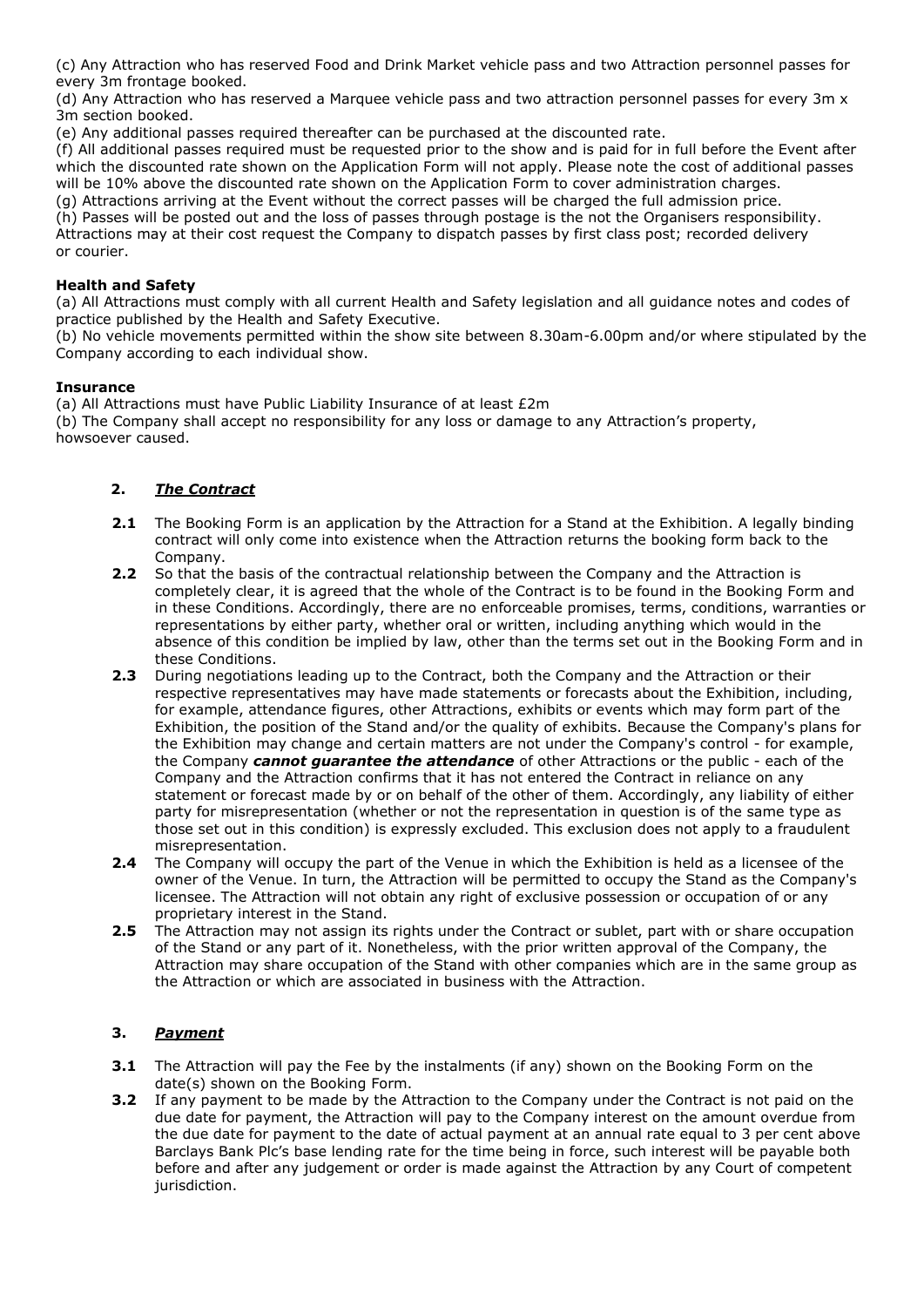- **3.3** Should the Attraction fail to make payment to the Company on the due date provided by the Company, the Company may see fit and reserves the right to cancel the Stand, retain deposits or payments already made. The Attraction will still be liable to pay any Fee still owing. Further action can be taken should the Attraction still default on payment.
- **3.4** Invoice Due Dates. We reserve the right to cancel your stand without refund should you breach the invoice due dates.

## **4.** *Withdrawal and Cancellations*

- **4.1** The Attraction may withdraw from the Exhibition at any time by notifying the Company of its wish to withdraw in writing. In addition, the Company may by written notice to the Attraction accept nonpayment by the Attraction by the due date for payment of any instalment of the Fee as notice of the Attraction's withdrawal from the Exhibition. In the event of the Attraction's withdrawal a cancellation fee calculated in accordance with Condition 4.3 will become immediately payable by the Attraction to the Company.
- **4.2** All cancellations must be made in writing and sent to the Company at the address shown on the Form and need to be made with three months' notice.
- **4.3** In the event of withdrawal or cancellation, the Company will be under no obligation to reimburse or reduce any payment made or to be made by the Attraction under Condition 4.2.
- **4.4** For purpose of this Condition 4, withdrawal will be deemed to take place on the date upon which notice of withdrawal is received by the Company in writing or given by the Company in the case of non-payment by the Attraction of any instalment of the Fee or immediate if in Breach of Contract.

## **5.** *Liability*

- **5.1** In the case that the Event, or any part of it, is postponed, abandoned or cancelled due to circumstances beyond the Company's control the Company shall not be liable for any losses incurred by the Attraction and the Company shall not be responsible for paying the Attraction for any performances not carried out.
- **5.2** In the case that the Event or any part of it, is postponed, abandoned or cancelled due to circumstances within the Company's control the Company's liability will be limited.
- **5.3** The Attraction shall indemnify the Company against all costs, charges, losses, expenses, actions, proceedings or claims arising out of any infringement of the right of any third party, or damage or injury to any property or person whatsoever occasioned directly or indirectly by the act, default or negligence of the Attraction or its staff or contractors.
- **5.4** The Attraction shall indemnify the Company against any losses, costs or expenses incurred whatsoever directly or indirectly.
- **5.5 Parking of Attraction Vehicles and Attraction Car Park Pass.** Attractions are requested to park in Attraction car park by the Organiser of the Event, if the Attraction parks their vehicle on the showground, the Attraction does this at their own risk. The Organiser holds no responsibility for the Attraction vehicle. The Attraction car park pass is provided to the Attraction by the Company prior to the event to display in the windscreen of the Attractions vehicle when parking at the Venue for the Exhibition.

#### **5.6 Disclaimer of Liability**

All tickets, badges, car park labels and hospitality packages are sold subject to the Organisers reserving the right to refuse admission to the event to any person, or to withdraw permission at any time to remain at the event and shall not be required to give any reason for such action. Save for the death or personal injury caused by the negligence of the organisers or anyone for whom they are responsible, neither the Organisers of the event, nor any agent, employee or representative of these bodies accepts any liability for any accident, loss, damage, injury or illness to horses, owners, riders, grooms, spectators, land or any other person or property whatsoever, whether caused by their negligence, breach of contract or in any other way whatsoever.

#### **6.** *Cancellation, Postponement or Change of Venue*

- **6.1** The Company may at any time cancel, postpone or move the Exhibition to another Venue if the Company thinks fit. The Company will notify the Attraction as soon as possible if the Exhibition is cancelled or postponed or moved to another venue. If the Exhibition is cancelled, the Company is under no obligation to refund the Attraction and will investigate the reasoning and if the cancellation is due to Act of God or Force Majeure, the Attraction will be cancelled with no refund. If the Exhibition is postponed or moved to another venue, the Contract will remain in force for the new dates and Venue if the new dates and/or Venue are in the reasonable opinion of the Company appropriate for the Exhibition.
- **6.2** Except as expressly provided in this Condition 6, the Company shall have no liability in contract or in tort or otherwise to the Attraction arising out of or in respect of any cancellation or postponement of the Exhibition or of it being moved to a new Venue howsoever arising.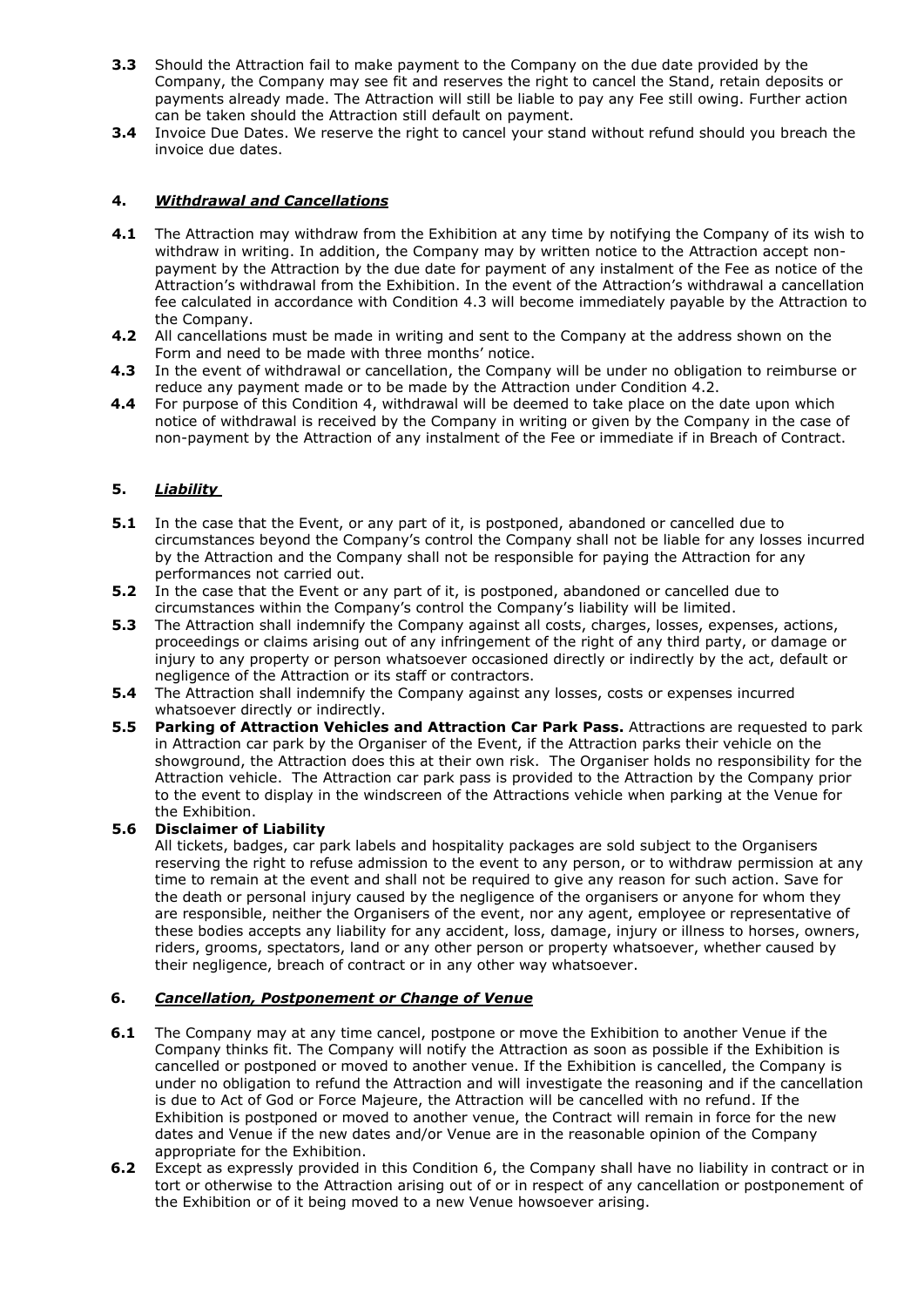# **7.** *Exhibition Regulations*

- **7.1** The Attraction agrees to obey any reasonable instructions given to him by or on behalf of the Company about the Exhibition.
- **7.2** The Attraction agrees to comply with the Exhibition Regulations. The Exhibition Regulations will cover such topics as:
	- Stand design and presentation
	- Erection and clearance of Stands
	- Restrictions on permitted activities during the Exhibition
	- Arrangements for celebrity appearances
	- Exclusions of dangerous materials and fire precautions
	- Compulsory Employers', Public Liability and Cancellation Insurance
	- Trading Standards and Counterfeit Goods
	- Electrical installation
	- Admissions and passes
	- Sound and radio equipment
	- Storage of stock
	- Stand opening times
	- **7.3** The detail of the Exhibition Regulations varies from exhibition to exhibition. An example of regulations drawn up for a previous exhibition is available on request from the Company.
	- **7.4** The Attraction agrees that he and any contractors retained by him will observe and obey the Exhibition Regulations and instructions given to him by or on behalf of the Company about the Exhibition. Failure to do so will be a breach of the Contract.
	- **7.5** The Authorities and the owner of the Venue may also impose certain requirements or regulations regarding the Exhibition. These requirements may relate, for example, to health and safety, trading standards, procedures relating to emergencies, access to the Venue and parking. The Attraction agrees that he and any contractors retained by him will comply with any such regulations or requirements. If the Company has reason to believe that the Attraction is in material breach (which shall include the Authorities informing the Company that the Attraction is in material breach) of any such regulations and/or requirements the Attraction shall be in material breach of the Contract.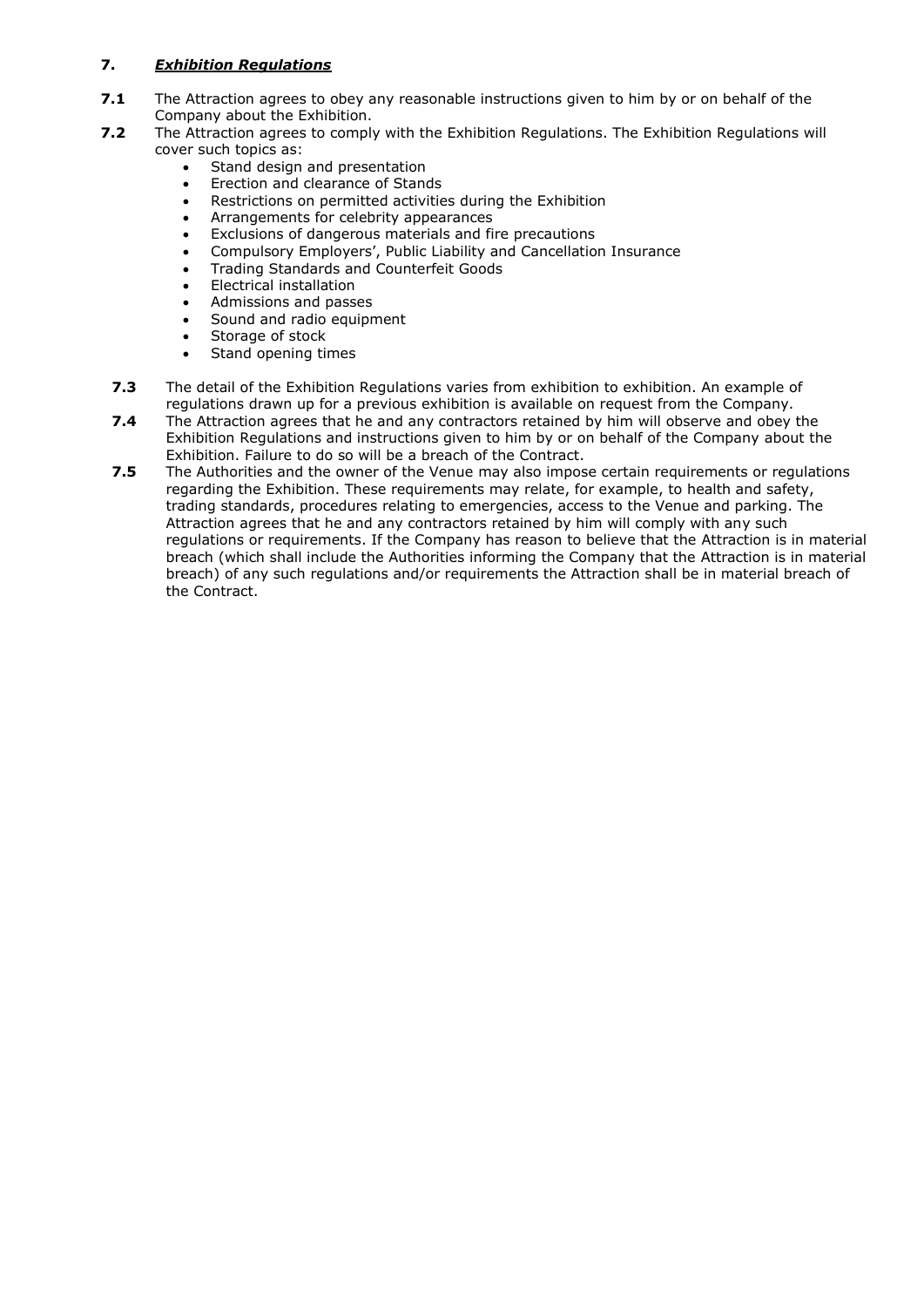## **8.** *Liability of the Parties*

- **8.1** In addition to its liability to pay the Fee, the Attraction will be liable: (**10.1a**) to pay any additional amounts which may be charged by the Company to the Attraction in accordance with the Exhibition Regulations or for goods or services provided at the Attraction's request to the Attraction by or on behalf of the Company; (**10.1b**) to indemnify the Company and keep the Company indemnified against any claims made against or liabilities incurred by the Company as a consequence of any breach by the Attraction of any its obligations under the Contract or otherwise arising as a result of anything done or omitted to be done by the Attraction in connection with the Exhibition or at the Venue.
- **8.2** Although the Company and the owner of the Venue arrange for security at the Exhibition, the primary purpose of the security provided by them is to ensure the safety of the public at, and control of access to and egress from the Exhibition. The Company is not responsible for the safety of Exhibits nor of any other property of the Attraction or for the death or personal injury (except where such death or personal injury is caused by the negligence of the Company or by persons for whose actions the Company is legally responsible) of the Attraction's officers, staff, contractors, visitors or guests at the Exhibition.
- **8.3** Notwithstanding anything contained in the Contract (except in respect of any liability for death or personal injury caused by the negligence of the Company or by persons for whose actions the Company is legally responsible) the liability of the Company to the Attraction under the Contract or otherwise arising out of or about the Exhibition, whether in contract, tort (including negligence) or otherwise, shall not exceed the greater of: -

(a) the total amount of the Fee paid by the Attraction to the Company in accordance with the Contract; and

(b) the amount recovered by the Company under any policy of insurance in respect of the claim made against it by the Attraction, plus the amount of any excess or deductible which, in accordance with the conditions of the insurance policy, is to be borne by the Company. These limitations on liability do not apply in respect of any fraudulent misrepresentation.

- **8.4** The Company will not be liable for the supply to the Attraction of any goods or services whether by the owner of the Venue or by any suppliers designated as official suppliers or by anyone else.
- **8.5** In no circumstances will the Company be liable for any failure by it to perform any obligation under the Contract arising because of circumstances beyond the reasonable control of the Company.
- **8.6** In certain circumstances the Attraction may wish to organise activities or events on its Stand which are or may in the opinion of the Company involves some risk to participants or the public or other people at the Exhibition or their property. In those circumstances, the Company may require the Attraction: -

(1) to enter a separate indemnity by way of deed in favour of the Company and/or such other person as the Company may specify in respect of any liability arising from such activity or event; and

(2) require the Attraction to obtain from participants a form of waiver and/or indemnity in terms approved by the Company.

**8.7** For the purposes of Condition 8, the expression "the Company" shall include any corporation associated with the Company, including Classicevents Ltd, Foodmarkets Ltd, Festivalsofdogs Ltd and any companies controlled by them and their respective officers, employees and agents

## **9.** *Insurance*

- **9.1** The Attraction shall carry Public Liability insurance against personal injury, death or damage to or loss of property by any cause whatsoever. Such insurance must be for a minimum of £2,000,000.
- **9.2** If the Attraction elects not to pay the Insurance Premium, it shall provide the Organiser with a valid written certificate of sufficient insurance no later than 6 weeks prior to the start of the Exhibition. In the case of failure on the part of the Attraction to provide such a valid certificate, the Organiser will be entitled to terminate this Agreement forthwith and the Attraction shall be liable to pay in full for all monies payable under this Agreement to the extent not already paid on such termination. If an Attraction enters this Agreement less than 6 weeks before the start of the Exhibition, the Attraction shall be required to either provide the Organiser with a valid written certificate of sufficient insurance or pay the Insurance Premium at the date of entry into this Agreement.
- **9.3** The Attraction shall also ensure that it has full indemnity insurance against the risks in respect of loss, damage, or injury to third party goods and persons.
- **9.4** The Attraction shall produce the Insurance documents or any other relevant paperwork to the Company upon request prior to the Exhibition.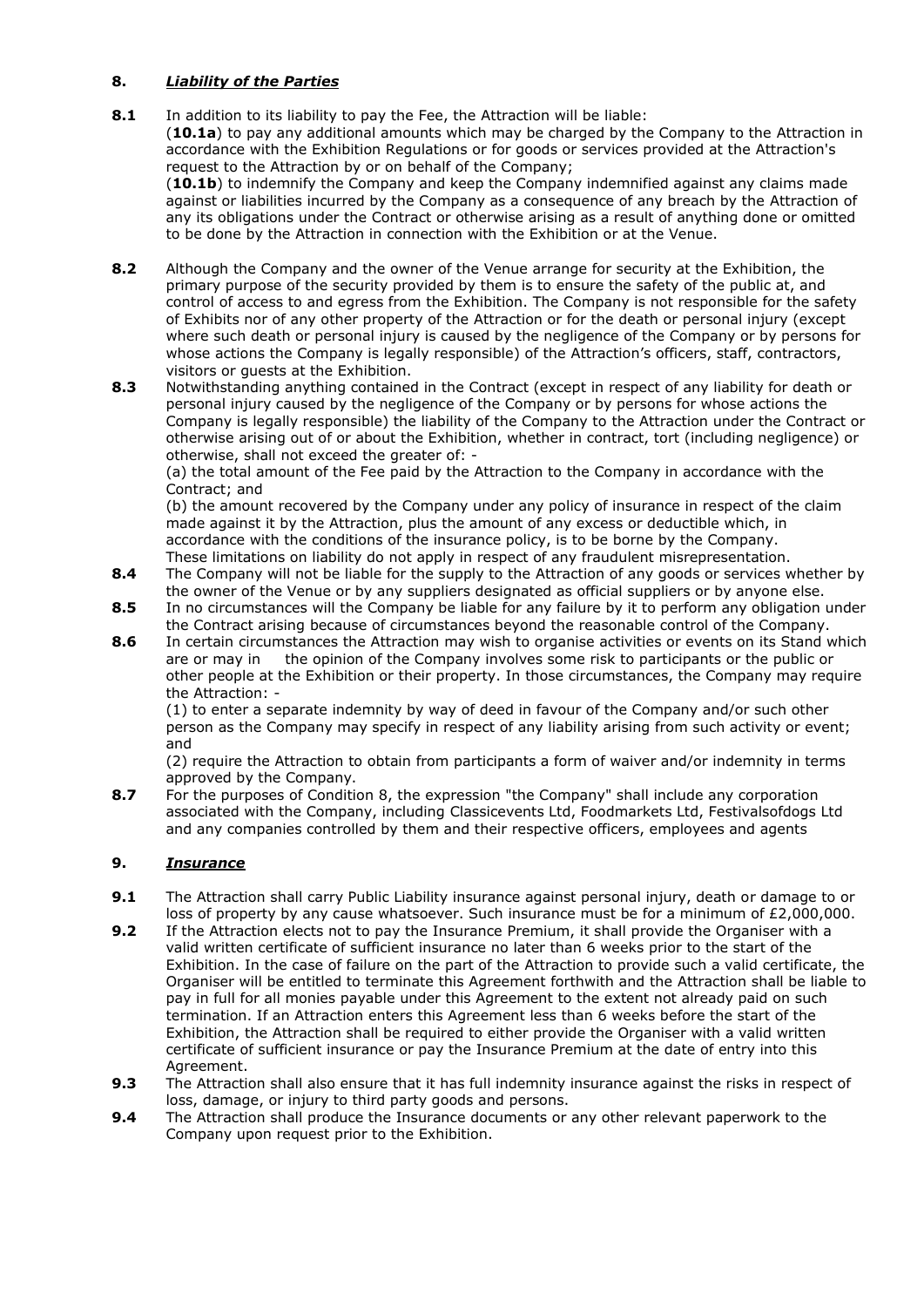## **10.** *Electrical Installation Sound and Visual Aid Equipment*

- **10.1** All electrical installation must be undertaken by the official electrical contractor and the Attraction will be responsible for settling accounts direct with the contractor. No electrical work may be carried out without the prior written approval of the Company and no device will be permitted if in the opinion of the Company it may become a nuisance to other Attractions and visitors. The Attraction shall not use sound amplification equipment unless the sound is contained within the area of the space allotted to him. The Attraction shall ensure that any visual aid equipment for his stand shall also be sited so that intending viewers congregate within the limits of the Attraction's stand. The Attraction shall ensure that no leads connected to any device shall be taken outside the limits of the Attraction's allotted space.
- **10.2** The Attraction will be responsible will be responsible when ordering electrics and will be held liable for the electrical cabling and all electrical equipment relating to the electrics to their stands all the Exhibits the Attraction will be attending.

# **11.** *Admissions, Passes and Car Parking*

- **11.1** The Attraction shall ensure that any non-transferable passes supplied to admit the Attraction and his workmen and mechanics are presented on request. If such a ticket is transferred or otherwise disposed of it will become immediately forfeited and no further ticket will be issued. The Company reserves the right to refuse admission to any person or persons to the Exhibition without giving any reason and to expel any person whose conduct or presence in the opinion of the Company renders such action desirable.
- **11.2** The Attraction must always ensure that the Attraction Car Park Passes are filled in full with a contact number and displayed clearly in the windscreen during the entirety of the Exhibit. Failure to do so may result in the removal of the vehicle should this be seen to be obstructing pathways, emergency services entrances or carelessly parked. The Company will not be responsible for any damage to vehicles not parked in the designated parking area set out by the Company even in the instance of removal of the vehicle.
- **11.3** The Attraction may not park behind their Stand. Attractions are requested to park in attraction car park by the Organiser of the Event, if the Attraction parks their vehicle on the showground, the Attraction does this at their own risk. The Organiser holds no responsibility for the vehicle.

## **12.** *Cleaning*

The Attraction is required to place all refuse from his stand in the bins/skip provided by the Company. The Attraction shall be responsible to see that his stand is clean and in good order at all times. If the Attraction fails to do this to the satisfaction of the Company, the Company may at the Attraction's expense, clean and tidy the Attraction's stand and the Attraction will be charged for services rendered.

## **13.** *Data Protection*

- **13.1** The Company may disclose data and information relating to the Attraction (including, without limitation, data relating to its representatives, employees, agents, officers or contractors) ("Data") to any purchaser or proposed purchaser of either the Company or any business or part of a business operated by the Company.
- 13.2 The Company may also disclose Data to third parties (including, without limitation, the Authorities) if it is under (or reasonably believes it is under) a duty to disclose or share Data to: (1) comply with any legal obligation, or

(2) enforce or apply the Contract or any other agreements relating to the Exhibition, or (3) protect the rights, property, or safety of the Company, its customers, or others. This includes exchanging Data with other companies and organisations for fraud protection and credit risk reduction and about the Exhibition.

- **13.3** The Company may transfer Data to, and store it at, a destination outside the European Economic Area.
- 13.4 For the purposes of the Data Protection Act 1998, the data controller of the Data is Classicevents Ltd, Foodmarkets Ltd, Festivalsofdogs Ltd of Unit 14 and 15, Earl Soham Business Park, Earl Soham, Suffolk, IP13 7SA, and all queries in relation to the use of Data should be directed to Classicevents Ltd, Foodmarkets Ltd, Festivalsofdogs Ltd at the above address.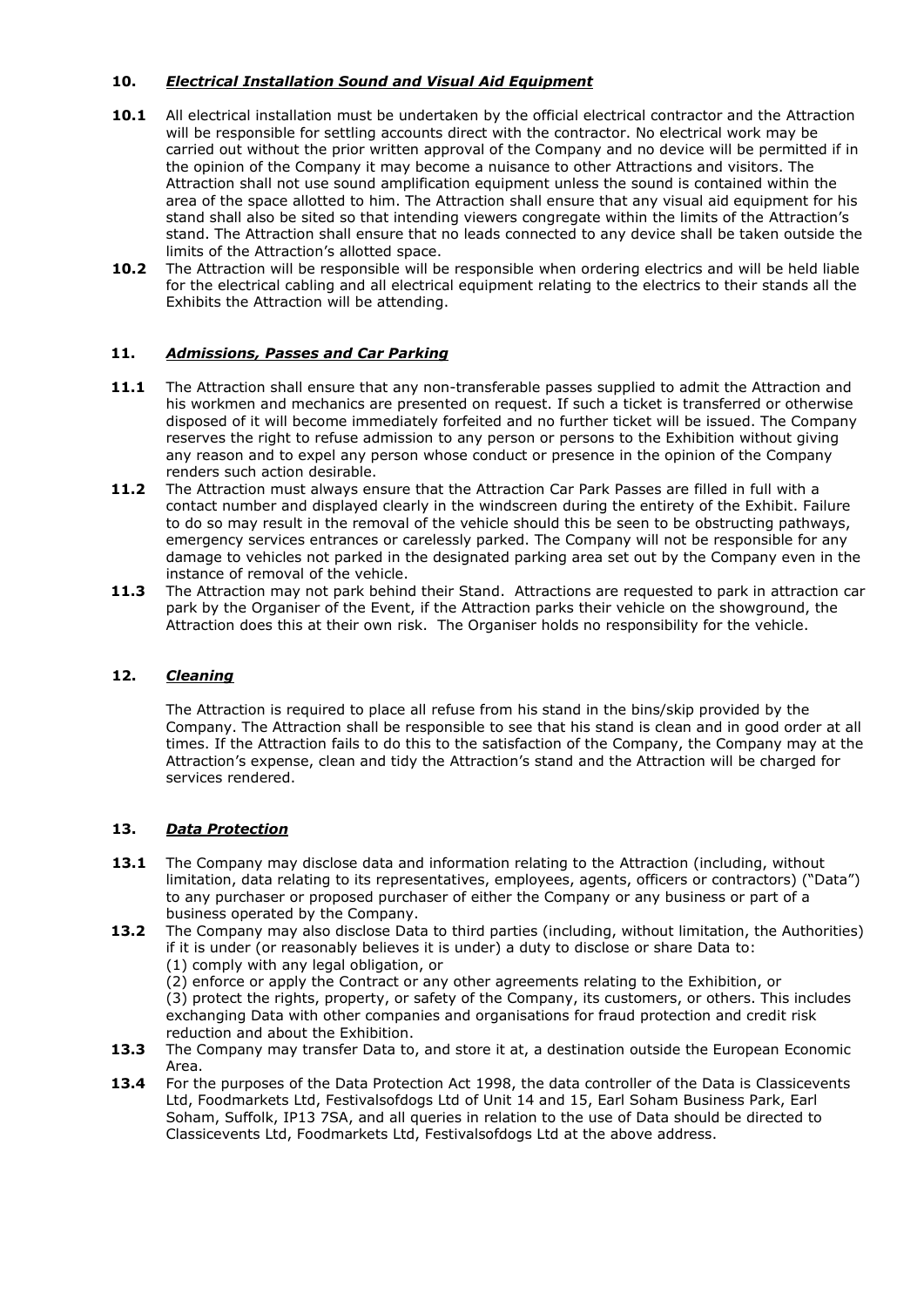#### *Website, social media and GDPR*

**13.5 The policy:** This privacy policy is for this website; **[www.classicfestivals.co.uk](http://www.classicfestivals.co.uk/)** and served by Classicevents Ltd, Foodmarkets Ltd, Festivalsofdogs Ltd, No. 14 and 15 Earl Soham Business Park, Earl Soham, Suffolk, IP13 7SA and governs the privacy of its users who choose to use it. It explains how we comply with the GDPR (General Data Protection Regulation), the DPA (Data Protection Act) [pre GDPR enforcement] and the PECR (Privacy and Electronic Communications Regulations).

This policy will explain areas of this website that may affect your privacy and personal details, how we process, collect, manage and store those details and how your rights under the GDPR, DPA & PECR are adhere to. Additionally it will explain the use of cookies or software, advertising or commercial sponsorship from third parties and the download of any documents, files or software made available to you (if any) on this website. Further explanations may be provided for specific pages or features of this website in order to help you understand how we, this website and its third parties (if any) interact with you and your computer / device in order to serve it to you. Our contact information is provided if you have any questions.

#### **13.6 The DPA & GDPR May 2019**

We and this website complies to the DPA (Data Protection Act 1998) and already complies to the GDPR (General Data Protection Regulation) which comes into effect from May 2018. We will update this policy accordingly after the completion of the UK's exit from the European Union.

#### **13.7 Use of Cookies**

This website uses cookies to better the users experience while visiting the website. As required by legislation, where applicable this website uses a cookie control system, allowing the user to give explicit permission or to deny the use of /saving of cookies on their computer / device.

**What are cookies?** Cookies are small files saved to the user's computer's hard drive that track, save and store information about the user's interactions and usage of the website. This allows the website, through its server to provide the users with a tailored experience within this website. Users are advised that if they wish to deny the use and saving of cookies from this website on to their computers hard drive they should take necessary steps within their web browsers security settings to block all cookies from this website and its external serving vendors or use the cookie control system if available upon their first visit.

- **13.8 Website Visitor Tracking:** This website uses tracking software to monitor its visitors to better understand how they use it. The software will save a cookie to your computer's hard drive in order to track and monitor your engagement and usage of the website, but will not store, save or collect personal information.
- **13.9 Adverts and Sponsored Links:** This website may contain sponsored links and adverts. These will typically be served through our advertising partners, to whom may have detailed privacy policies relating directly to the adverts they serve.

Clicking on any such adverts will send you to the advertisers' website through a referral program which may use cookies and will track the number of referrals sent from this website. This may include the use of cookies which may in turn be saved on your computers hard drive. Users should therefore note they click on sponsored external links at their own risk and we cannot be held liable for any damages or implications caused by visiting any external links mentioned.

**13.10 Downloads & Media Files:** Any downloadable documents, files or media made available on this website are provided to users at their own risk. While all precautions have been undertaken to ensure only genuine downloads are available users are advised to verify their authenticity using third party anti-virus software or similar applications.

We accept no responsibility for third party downloads and downloads provided by external thirdparty websites and advise users to verify their authenticity using third party anti-virus software or similar applications.

**13.11 Contact & Communication With us:** Users contacting this us through this website do so at their own discretion and provide any such personal details requested at their own risk. Your personal information is kept private and stored securely until a time it is no longer required or has no use. Where we have clearly stated and made you aware of the fact, and where you have given your express permission, we may use your details to send you products/services information through a mailing list system. This is done in accordance with the regulations named in 'The policy' above.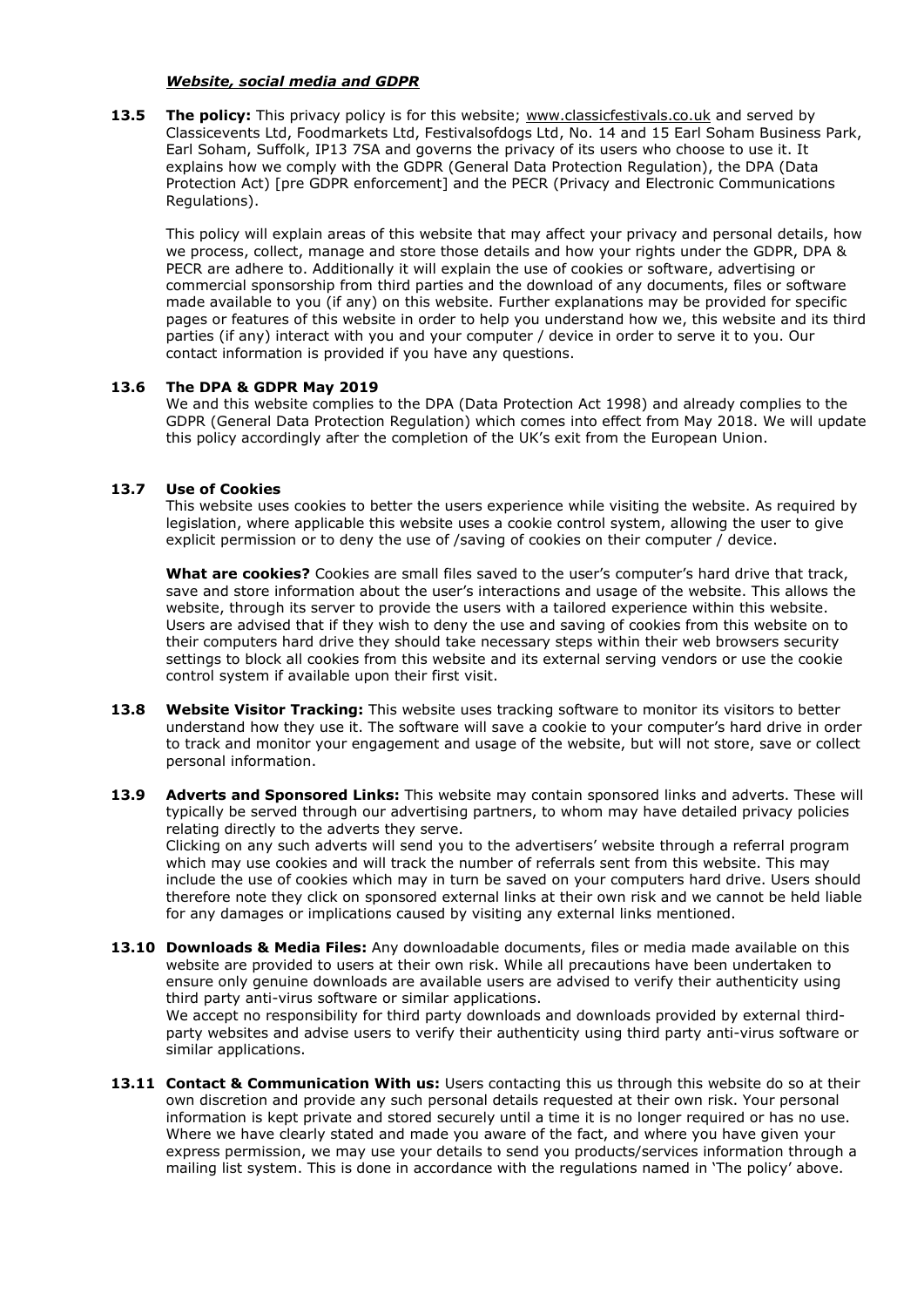- **13.12 Email Mailing List & Marketing Messages:** We operate an email mailing list program, used to inform subscribers about products, services and/or news we supply/publish. Users can subscribe through an online automated process where they have given their explicit permission. Subscriber personal details are collected, processed, managed and stored in accordance with the regulations named in 'The policy' above. Subscribers can unsubscribe at any time through an automated online service, or if not available, other means as detailed in the footer of sent marketing messages (or [unsubscribe](http://jamieking.co.uk/blog/email-marketing/unsubscribe-from-all-global-mailchimp-lists.html) from all Mailchimp lists). The type and content of marketing messages subscribers receive, and if it may contain third party content, is clearly outlined at the point of subscription. We do not sell or pass on any information to third parties.
- **13.13 External Website Links & Third Parties:** Shortened URL's; URL shortening is a technique used on the web to shorten URL's (Uniform Resource Locators) to something substantially shorter. This technique is especially used in social media and looks similar to this: [http://bit.ly/zyVUBo.](http://bit.ly/zyVUBo) Users should take caution before clicking on shortened URL links and verify their authenticity before proceeding.

We cannot guarantee or verify the contents of any externally linked website despite our best efforts. Users should therefore note they click on external links at their own risk and we cannot be held liable for any damages or implications caused by visiting any external links mentioned.

**13.14 Social Media Policy & Usage:** We adopt a Social Media Policy to ensure our business and our staff conduct themselves accordingly online. While we may have official profiles on social media platforms users are advised to verify authenticity of such profiles before engaging with or sharing information with such profiles. We will never ask for user passwords or personal details on social media platforms. Users are advised to conduct themselves appropriately when engaging with us on social media.

There may be instances where our website features social sharing buttons, which help share web content directly from web pages to the respective social media platforms. You use social sharing buttons at your own discretion and accept that doing so may publish content to your social media profile feed or page. You can find further information about some social media privacy and usage policies in the resources section below.

## **13.15 Resources & Further Information**

- Overview of the GDPR General Data [Protection](https://ico.org.uk/for-organisations/data-protection-reform/overview-of-the-gdpr/) Regulation
- <https://ico.org.uk/for-organisations/guide-to-the-general-data-protection-regulation-gdpr> Data [Protection](http://www.legislation.gov.uk/ukpga/1998/29/contents) Act 1998
- <http://www.legislation.gov.uk/ukpga/1998/29/contents>
- Privacy and Electronic [Communications](http://www.legislation.gov.uk/uksi/2003/2426/contents/made) Regulations 2003 <http://www.legislation.gov.uk/uksi/2003/2426/contents/made> The [Guide](https://ico.org.uk/for-organisations/guide-to-pecr/) to the PECR 2003
- <https://ico.org.uk/for-organisations/guide-to-pecr/> **Twitter [Privacy](http://twitter.com/privacy) Policy**
- <https://twitter.com/en/privacy>
- **[Facebook](http://www.facebook.com/about/privacy/) Privacy Policy**
- <https://www.facebook.com/about/privacy/>
- Google [Privacy](http://www.google.com/privacy.html) Policy <https://policies.google.com/privacy> • [Linkedin](http://www.linkedin.com/static?key=privacy_policy) Privacy Policy
- <https://www.linkedin.com/legal/privacy-policy> • [Mailchimp](http://mailchimp.com/legal/privacy/) Privacy Policy
- <https://mailchimp.com/legal/privacy/>

# **14.** *General*

- **14.1** We reserve the right to replace any stand without refund if they breach any of our Terms and Conditions.
- **14.2** If the Attraction commits any breach of its obligations under the Contract (and if the breach is remediable, fails to remedy it within a reasonable time) the Company may exclude the Attraction from the Exhibition and/or require the Attraction to leave the Venue immediately and shall (without prejudice to the other rights of the Company) be entitled at the Attraction's cost to remove the Attraction's Exhibits, property and personnel and any person to whom the Attraction may have issued a pass for the Exhibition from the Venue. The Company may at the Attraction's cost return the Exhibits and/or the Attraction's property to the Attraction at the address specified in the Booking Form or may destroy or otherwise dispose of the Exhibits or such property as the Company thinks fit.
- **14.3** Any notice, agreement, consent or approval to be given by or to the Attraction under the Contract must be in writing.
- **14.4** The Contract is governed by English Law and the parties hereby submit to the exclusive jurisdiction of the English Courts.